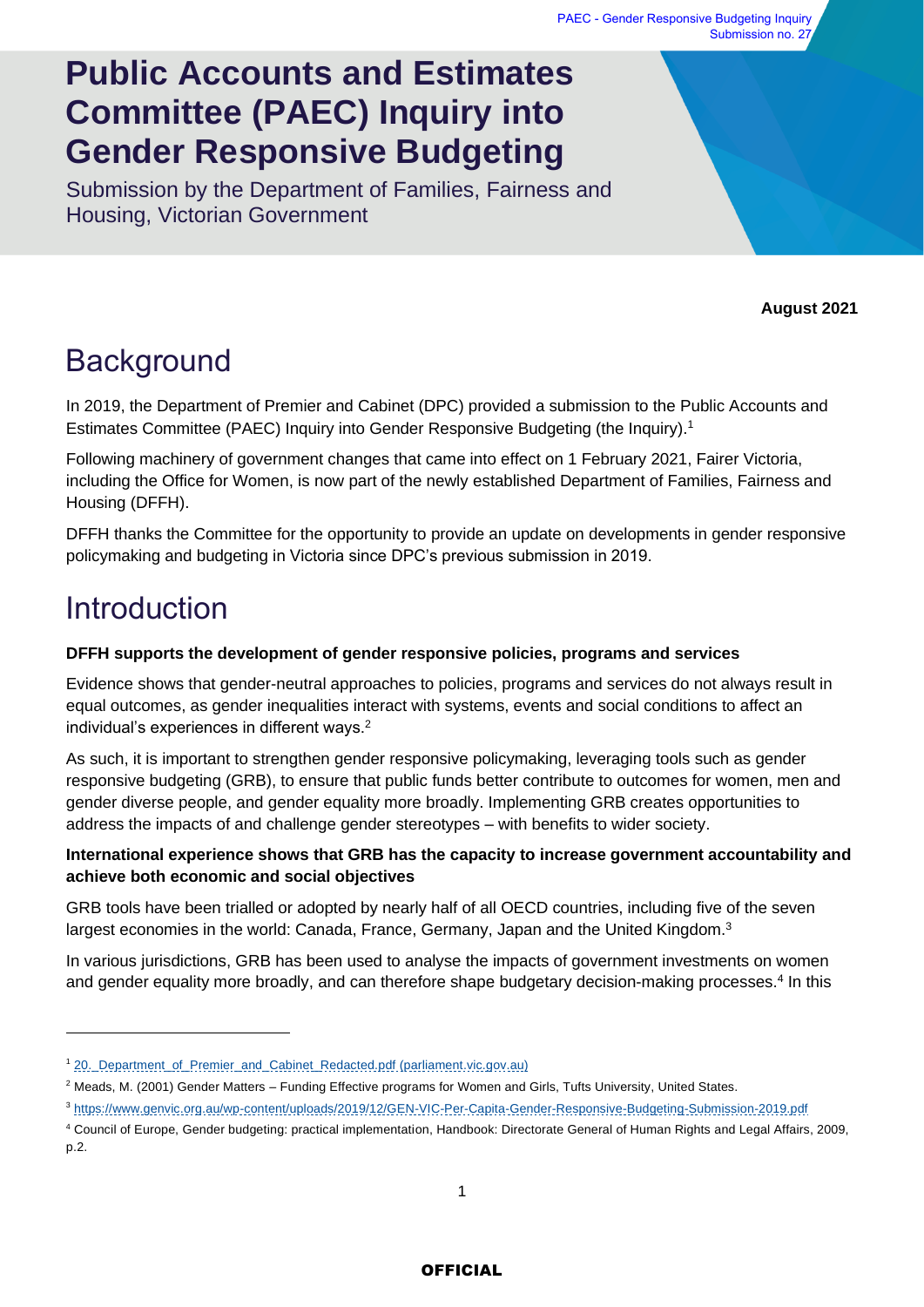sense, they support improved systems of accountability for public spending, as they enable governments to scrutinise, better understand and respond to the costs and benefits of their expenditure for different members of the public. For example, Canada's Gender Budgeting Act, passed in 2018, enabled federal government departments to identify and develop strategies to offset the negative impacts on women of 15 per cent of budget measures, and will likely yield increasing benefits as practices are refined and improved.<sup>5</sup>

Significantly, GRB can also enable governments to achieve social objectives concurrently with economic objectives through their budgets, leading to more efficient allocation of resources. By understanding the differences in a budget's impact on men, women and gender diverse persons, GRB has been demonstrated to promote change in economic and social policies in a range of areas, including education, health and infrastructure.

Internationally, GRB has led to tax system reform to provide greater incentives for women to participate in the workforce (Austria) and investment in programs for health conditions more likely to affect women, resulting in increased women's life expectancy (Mexico), and funding to support education, leading to more gender-equal rates of enrolment in primary schools (India).

Between 2013 and 2020, the Swedish government assisted Ukraine to implement GRB. A number of discriminatory measures were identified through implementation of GRB, including that:

- Until recently, only boys were allowed to be educated in institutions related to naval and military education.
- Women made up only 30 per cent of participants of government-funded sports programmes. Further research demonstrated that most of the school sports options provided in the capital city of Ukraine, Kyiv, were preferred by boys compared to girls. Through the provision of additional sports options, participation amongst girls increased by 9 per cent in two years.<sup>6</sup>

Following this scoping work, GRB has now become embedded in Ukraine's budgetary decision-making processes.

#### **Outcomes from GRB depend on effective implementation**

GRB must be implemented effectively to be a sustainable and robust approach to policymaking, and to achieve positive impacts on government accountability, efficiency of resource allocation, and progress towards gender equality. Effective implementation may depend on leadership and buy-in from policymakers across all areas of government, the ability to understand medium to long-term budgetary costs and benefits, monitoring and evaluation of outcomes, and adaptation and improvements in policies, services and programs over time.<sup>7</sup>

Noting that other forms of inequality or disadvantage can exacerbate or shape a person's experiences of gender inequalities, effective implementation of GRB also requires consideration of intersectionality. This requires accounting for the ways in which different aspects of a person's identity can expose them to multiple, intersecting forms of privilege or discrimination – such that not all women, for example, will be equally affected by events or government policies.

<sup>5</sup> Canadian Centre for Policy Alternatives (1 November 2019) 'The promise and reality of gender budgeting',

<https://www.policyalternatives.ca/publications/monitor/promise-and-reality-gender-budgeting>

<sup>6</sup> Gender Responsive Budgeting Project in Ukraine: Results and Reflections:<https://www.niras.com/media/p1qocqbj/grb-book-final.pdf>

<sup>7</sup> Janet G. Stotsky, International Monetary Fund (July 2016) 'Gender Budgeting: Fiscal Context and Current Outcomes', <https://www.imf.org/external/pubs/ft/wp/2016/wp16149.pdf>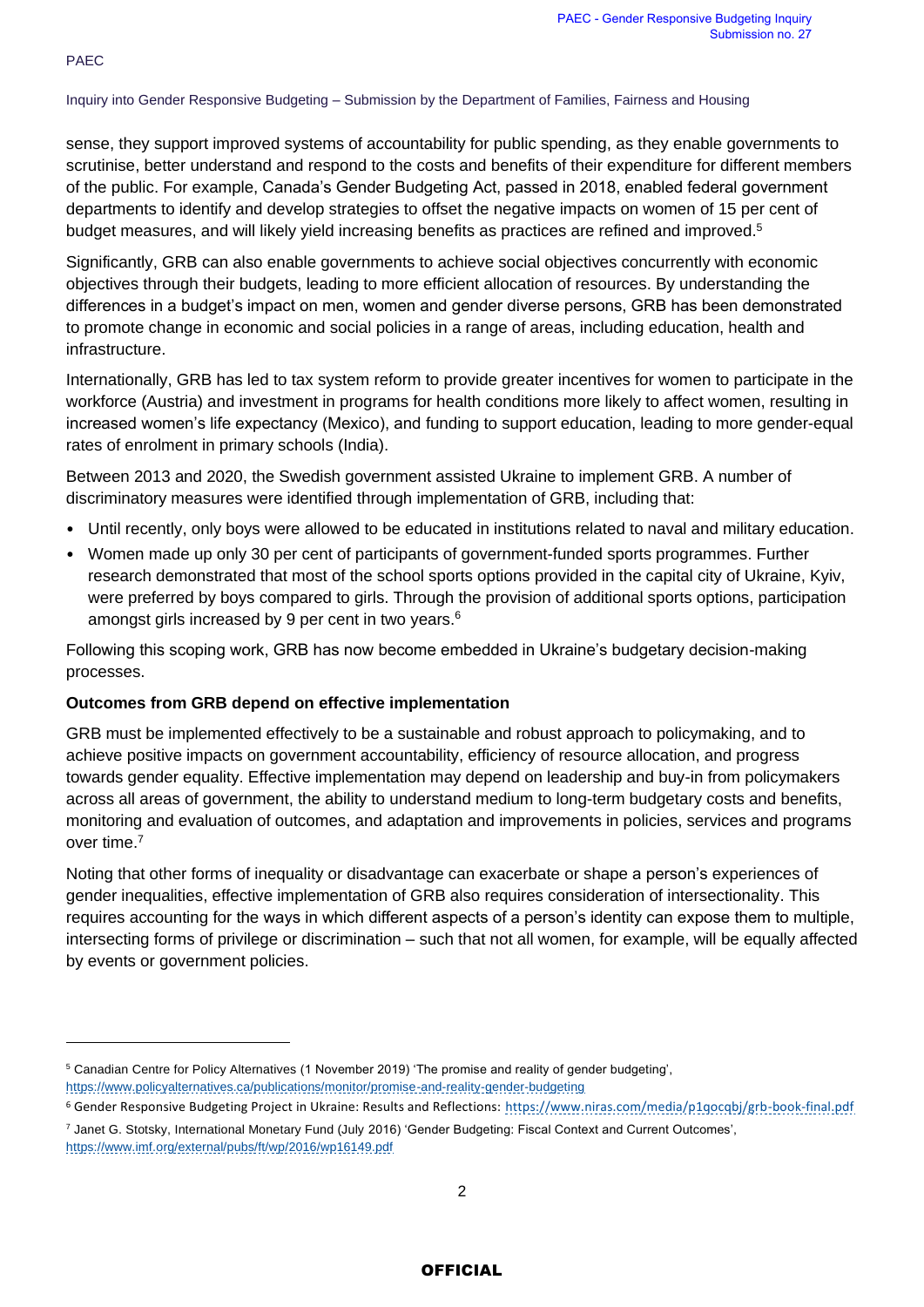# Impacts of COVID-19 on women

#### **The COVID-19 pandemic has exacerbated pre-existing gender inequalities**

Gender inequalities and gender norms have adverse impacts on all people, including men and gender diverse people, by limiting people's choices in the roles they can undertake in the home and at work, creating restrictive expectations or standards of behaviour, and reinforcing barriers to accessing services.

For example, gender stereotypes have underpinned barriers for men in accessing flexible working policies and parental leave, with men twice as likely as women to have flexible work requests denied.<sup>8</sup> Conversely, women are more likely than men to face economic disadvantage. The gender pay gap between men and women's full-time average earnings in Australia has persistently been between 9.1 per cent and 13.8 per cent since 2015.<sup>9</sup> whilst the labour force participation gap between Victorian men and women was 9.1 percentage points even in January 2020, prior to the onset of the pandemic in Australia.<sup>10</sup>

Women have also long reported higher rates of psychological distress and mental illness: over a third of Victorian women reported diagnoses of anxiety or depression in 2018, compared to less than a quarter of men. <sup>11</sup> However, men are less likely to seek treatment for health concerns, in part due to dominant masculine norms that represent men as stoic, brave and strong.<sup>12</sup> These norms also lead to men's greater likelihood of engaging in risk-taking and violent behaviour, as well as attitudes that have underpinned women's greater likelihood of experiencing sexual harassment (including in the workplace) and family violence.<sup>13</sup>

Gender inequalities and restrictive gender stereotypes have also contributed to prejudice and discrimination against gender diverse and non-binary people.

The effects of COVID-19 have further entrenched these inequalities, and have also undermined the efficacy and timeliness of responses – such as through disruptions to service delivery.

#### **Women have been disproportionately impacted in the labour market**

Women are at the frontline of Victoria's response to the COVID-19 pandemic, where nearly four in five workers in health care and social assistance are women across Australia.<sup>14</sup> This includes nurses, midwives, doctors, pharmacists, allied health, aged care, social workers, and community welfare workers – playing an essential role in keeping the community safe while experiencing significant exposure and risk to the virus.

In 2020, women also lost more jobs and hours of work than men, due to being overrepresented in casualised employment, as well as in sectors disproportionately impacted by public health restrictions. Women make up 55 per cent of Australia's casual workers, as well as 92.9 per cent of workers in hairdressing and personal

<https://www.bettersafercare.vic.gov.au/reports-and-publications/vphs2018>

### **OFFICIAL**

<sup>&</sup>lt;sup>8</sup> Chief Executive Women and Bain & Co, [https://cew.org.au/wp-](https://cew.org.au/wp-content/uploads/2016/07/BAIN_CEW_REPORT_The_power_of_flexibility_Boosting_gender_parity-vF.pdf)

[content/uploads/2016/07/BAIN\\_CEW\\_REPORT\\_The\\_power\\_of\\_flexibility\\_Boosting\\_gender\\_parity-vF.pdf](https://cew.org.au/wp-content/uploads/2016/07/BAIN_CEW_REPORT_The_power_of_flexibility_Boosting_gender_parity-vF.pdf)

<sup>9</sup> Calculated from ABS Average Weekly Earnings –Table 12b, Seasonally adjusted data for full time adult ordinary time earnings,

<https://www.abs.gov.au/statistics/labour/earnings-and-work-hours/average-weekly-earnings-australia/latest-release#data-download> <sup>10</sup> ABS Labour Force, Australia - Table 5, Seasonally adjusted data for 'Participation rate',

<https://www.abs.gov.au/statistics/labour/employment-and-unemployment/labour-force-australia/latest-release>

<sup>11</sup> Victorian Population Health Survey 2018, Time series data for 'Ever diagnosed with anxiety or depression',

<sup>12</sup> Australian Medical Association[, https://www.ama.com.au/position-statement/mens-health-2018](https://www.ama.com.au/position-statement/mens-health-2018)

<sup>13</sup> Jesuit Social Services[, https://jss.org.au/wp-content/uploads/2019/12/SUB-191024-Submission-for-Inquiry-into-Gender-Responsive-](https://jss.org.au/wp-content/uploads/2019/12/SUB-191024-Submission-for-Inquiry-into-Gender-Responsive-Budgeting-FINAL6.pdf)[Budgeting-FINAL6.pdf](https://jss.org.au/wp-content/uploads/2019/12/SUB-191024-Submission-for-Inquiry-into-Gender-Responsive-Budgeting-FINAL6.pdf)

<sup>14</sup> Workplace Gender Equality Agency, Gendered impacts of COVID-19, May 2020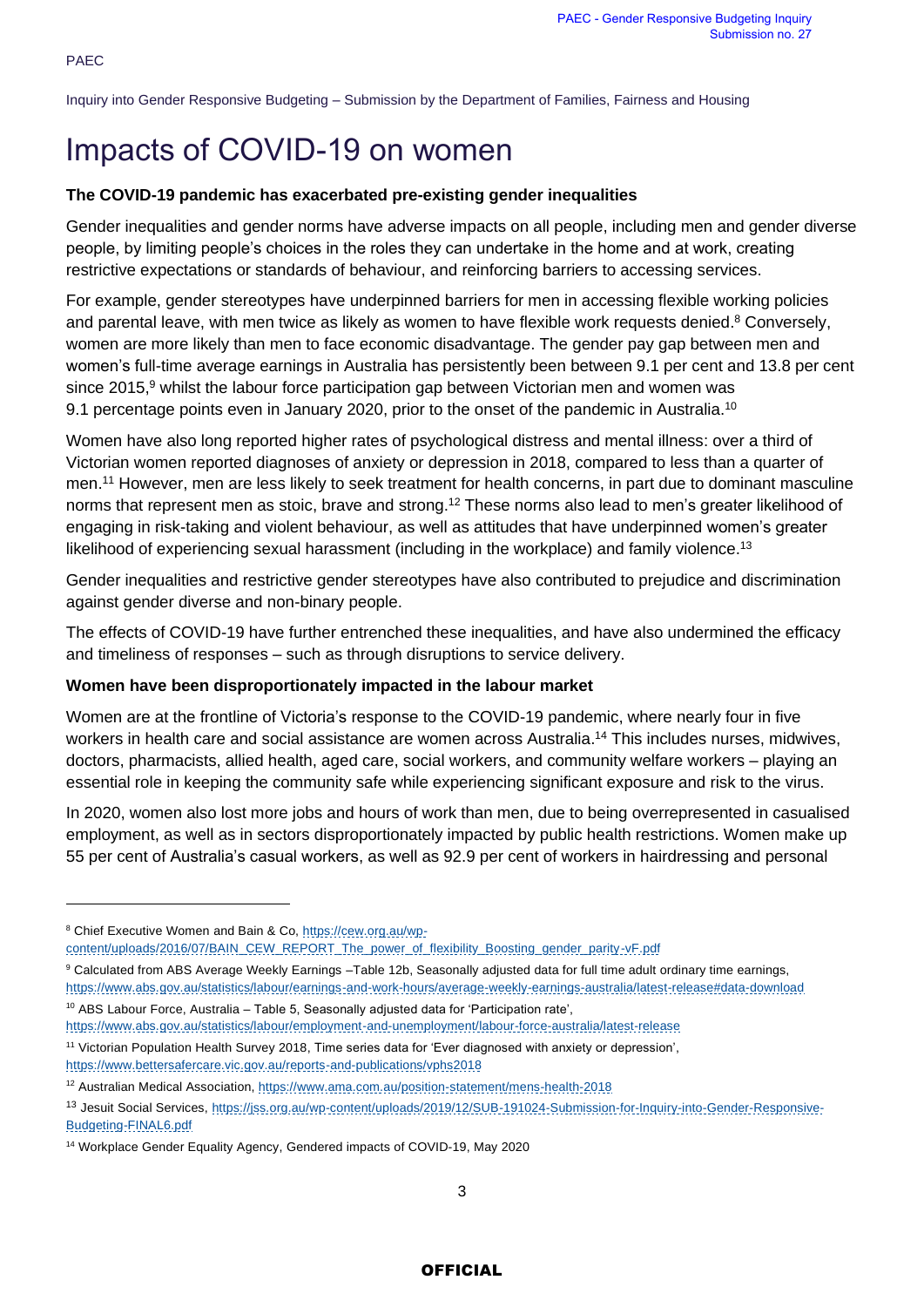care services, 57.4 per cent in retail and 52.5 per cent in hospitality.<sup>15</sup> In July 2020, research by McKell Institute showed that the rate of job loss for Victorian women was almost five times the rate for men and the number of Victorian women out of work had reached the highest on record.<sup>16</sup>

While there were some indications of recovery in women's jobs and hours of work in early 2021, disproportionate risks to women's employment still remain due to the ongoing necessity of lockdowns and public health restrictions, as well as the cessation of the Commonwealth's JobKeeper payments at the end of March 2021. In June 2021 (noting a circuit breaker restriction was in place in Victoria from 27 May to 10 June), women's labour force participation was still 1.3 percentage points lower than it was in January 2020, prior to the onset of the pandemic in Australia. Women's underemployment rate in June 2021 was also 1.7 percentage points higher than it was pre-pandemic, at a six-month high of 11.7 per cent. <sup>17</sup>

Women-dominated industries have also continued to be hard hit by lockdowns, with 12.3 per cent fewer jobs in the Victorian arts and recreation services sector in mid-June 2021 than in March 2020, and 10.5 per cent fewer jobs in accommodation and food services in the same period.<sup>18</sup>

#### **Women have taken on more hours of unpaid caregiving than men**

As a result of traditional gender norms and roles in the home, women typically undertake a larger share of parenting, household and other caregiving duties than men. During the pandemic, this has been exacerbated by factors such as remote learning arrangements, the closure of childcare services, or the inability to afford care services following the loss of paid work.<sup>19</sup> Australian women spent over 4.5 hours more a day on unpaid care and work during lockdowns in May 2020, while men spent an average of 3.5 hours more.<sup>20</sup>

### **Both pre-existing gender inequalities and the disproportionate impacts of COVID-19 on women demonstrate the need for gender responsive policymaking**

The pandemic has heightened the urgency to apply gender responsive budgeting and policymaking, to ensure outcomes for women, men and gender diverse persons are measured as part of all Victorian government decision-making processes. Failing to account for the disproportionate and unique impacts of COVID-19 on people of different genders risks allowing new or worsening forms of disadvantage for women to become entrenched, and restrictive gender stereotypes that harm people of all genders to perpetuate. Gender responsive policymaking creates opportunities to prevent and respond to these effects, and to break down the cultural norms that lead to gendered barriers to workforce participation, safety and success in the workplace, access to health care and other services, patterns of harassment and violence, and other gender inequalities.

<sup>20</sup> Craig & Churchill, 'Dual - earner parent couples' work and care during COVID - 19', 2020,

<https://onlinelibrary.wiley.com/doi/10.1111/gwao.12497>

<sup>15</sup> Workplace Gender Equality Agency, 2020

<sup>&</sup>lt;sup>16</sup> The McKell Institute, The Impact of COVID-19 on Women and Work in Victoria, August 2020

<sup>17</sup> Australian Bureau of Statistics, Labour Force Australia: *Table 5 Labour force status by Sex, Victoria – Trend, Seasonally adjusted and Original*, June 2021

<sup>18</sup> Australian Bureau of Statistics, Weekly Payroll Jobs and Wages Australia: State and Territory Spotlight for Week ending 19 June 2021.

<sup>19</sup> Victorian Equal Opportunity & Human Rights Commission, *Gendered impacts and the COVID-19 recovery,* 2020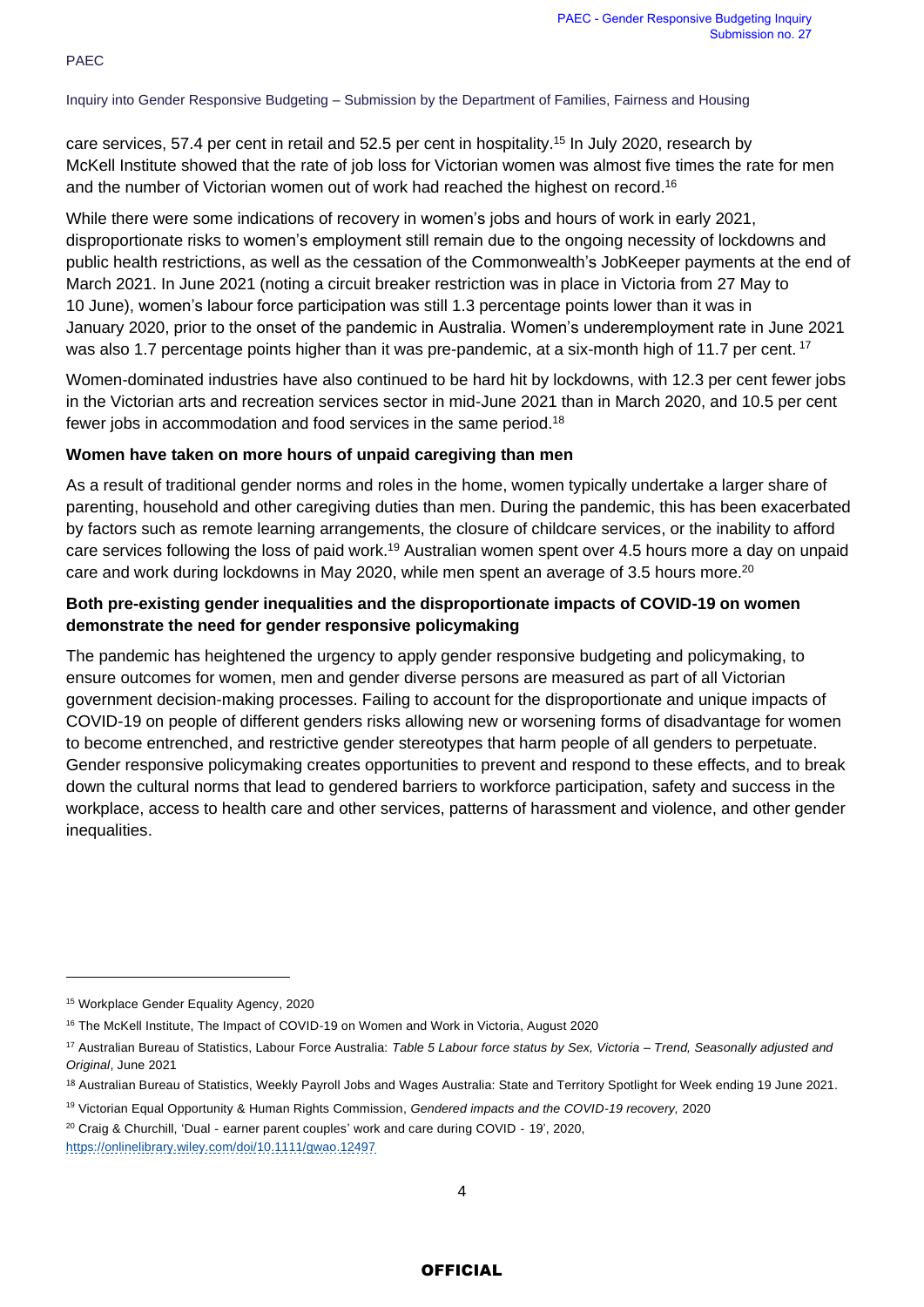## Initiatives to strengthen gender responsive policymaking

### **Establishment of a Gender Responsive Budgeting Unit**

As part of the 2021-22 State Budget, the Victorian Government announced funding of \$1 million over two years to establish a Gender Responsive Budgeting Unit (the Unit) within the Department of Treasury and Finance (DTF). The Unit is set to work across government to ensure outcomes for women are measured and considered as part of budget decision-making processes, and to promote gender equality as a focus of strategic policy development – not only as a factor to consider after policies have already been established.<sup>21</sup> This investment builds upon the commitment through *Safe and Strong: A Victorian Gender Equality Strategy*  to progressively embed gender impact analysis into policy, budget and service delivery.

As of July 2021, recruitment is underway to staff the Unit. The Unit will work closely with the Office for Women, the Commission for Gender Equality in the Public Sector (CGEPS) and other government stakeholders to consider methodologies and tools that can be applied at different stages of the budget decision-making process to assess the impact of State Budgets on people of different genders over time. It will also lead the development and implementation of capacity building programs across the Victorian Public Sector, to support departments to prepare business cases using gender responsive approaches.

As a part of the State Budget, Gender Equality Budget Statements have also been published annually since 2017/18, outlining budget initiatives that support women and advance gender equality more broadly.

### **Implementation of the Gender Equality Act 2020 and establishment of the Commission for Gender Equality in the Public Sector**

The *Gender Equality Act 2020* (the Act) came into effect on 31 March 2021 and requires over 300 Victorian public sector organisations, universities and local councils with 50 or more employees ('defined entities') to improve their gender equality outcomes. The Act also establishes the Commissioner for Gender Equality in the Public Sector, to oversee its implementation, monitor and enforce compliance, and educate and support defined entities to comply with their obligations. In September 2020, Dr Niki Vincent, former Commissioner for Equality Opportunity in South Australia, was appointed for a four-year term in this role.

As part of their obligations under the Act, and in line with the principles of gender responsive budgeting, defined entities are required to conduct gender impact assessments of all new policies, programs and services that directly and significantly impact the public, as well as those up for review. They must also report on these assessments every two years as part of progress reports, following the submission of their Gender Equality Action Plans.

Under the Act, gender impact assessments must:

- assess the effects that the policy, program or service may have on people of different genders
- explain how the policy, program or service will be changed to better support Victorians of all genders and promote gender equality
- where practical, apply an intersectional approach to consider how gender inequality can be compounded by disadvantage or discrimination that a person may experience on the basis of other factors such as Aboriginality, age, disability, ethnicity, gender identity, race, religion, sexual orientation or other attributes.

<sup>&</sup>lt;sup>21</sup> Victorian Budget 2021/22, [https://s3-ap-southeast-2.amazonaws.com/budgetfiles202122.budget.vic.gov.au/2021-22+State+Budget+-](https://s3-ap-southeast-2.amazonaws.com/budgetfiles202122.budget.vic.gov.au/2021-22+State+Budget+-+Service+Delivery.pdf) [+Service+Delivery.pdf](https://s3-ap-southeast-2.amazonaws.com/budgetfiles202122.budget.vic.gov.au/2021-22+State+Budget+-+Service+Delivery.pdf)